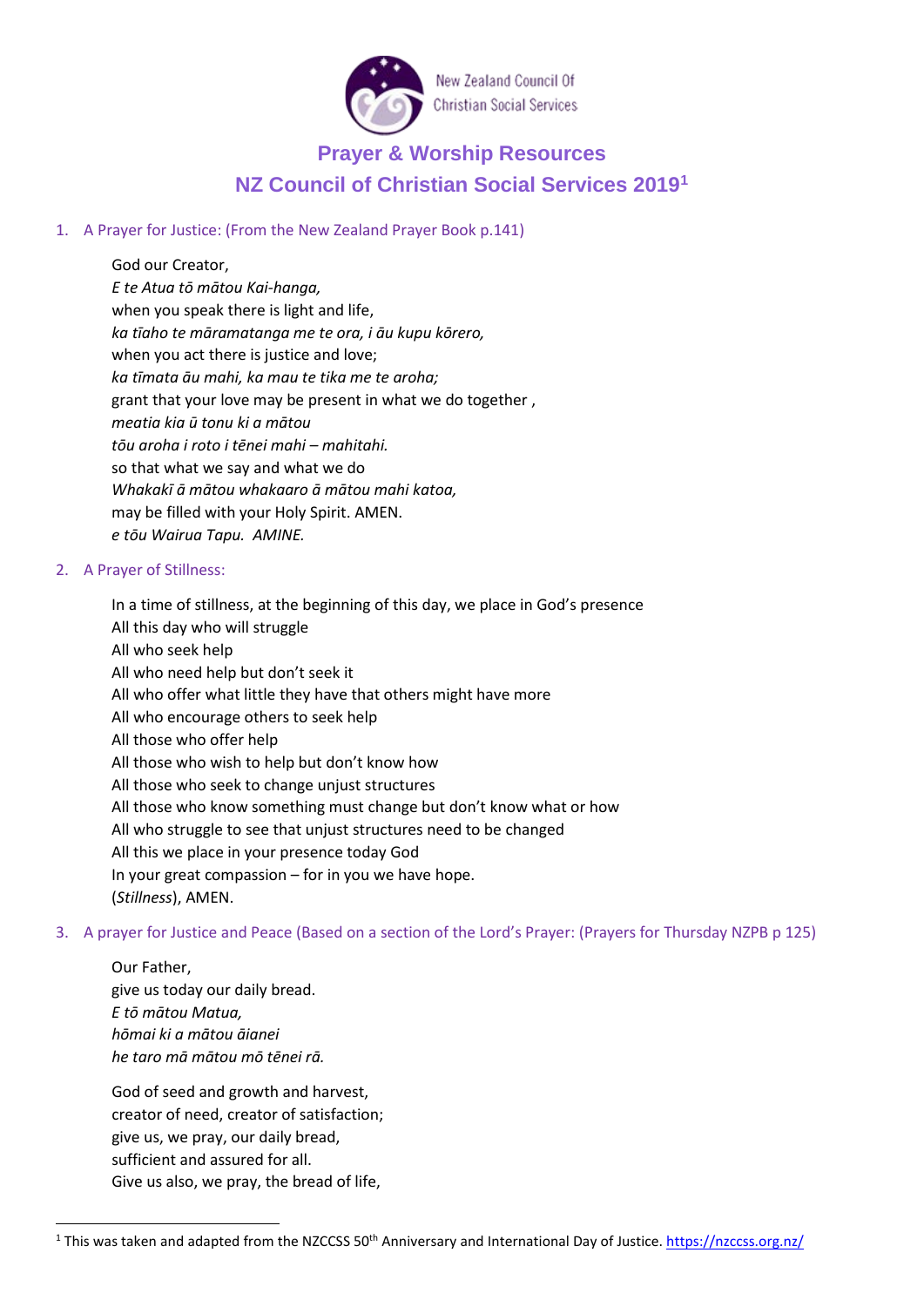and we shall have a care to feed the hungry, and to seek for peace and justice in the world. Help us, then, to remember and to know that you are our life today and every day; you are the food we need, now and for ever. Amen

## 4. A Prayer for the Least: (adapted from Neil Paynter Holy Ground)

God, who calls us by our name, in whose image we are made **Come in from the cold, make your home in our hearts.**

God, who does not pass us by, who hears the cries of the poor. **Come in from the cold, make your home in our hearts.**

God, who has given us unique talents and skills and gifts to share **Come in from the cold, make your home in our hearts.**

Jesus of no fixed address, come into this house, your home. **Make your home in our hearts.**

Take refuge and shelter with us here – your feet must be tired, your heart must be heavy. **Make your home in our hearts.**

Sit down with us, Lord. Tell us your stories, open our eyes to you. **Make your home in our hearts.**

## 5. A Prayer for each other: (adapted from NZCCSS)

Atua o te Aroha. God of compassion, who's love and faithfulness never waiver, guide us to see those around us through your eyes of compassion and with your heart of love.

#### **Aroha tētahi ki tētahi – Let us Look after each other**

Atua o te Aroha. Jesus, the servant, who washed his disciples' feet, who said the first shall be last and the last, first, help us to serve others with patience, kindness, gentleness and humility.

## **Aroha tētahi ki tētahi – Let us Look after each other**

Atua o te Aroha. Jehovah-Rapha – the God Who Heals – heal us of pride and anger and help us to take your healing hands to the people around us, our families and whanau, our neighbours, our world. **Aroha tētahi ki tētahi – Let us Look after each other**

Atua o te Aroha. Jesus, the refugee from Herod, the rabboni with no safe home in his own land, our compassion gets jaded and fear disables us when we see the endless streams of people hurting, lonely and with nowhere to go.

## **Aroha tētahi ki tētahi – Let us Look after each other**

Atua o te Aroha. Jesus the lover of children, who took them on your knee and blessed them, help us to cherish, nourish and care for our children, the children in this church, in our neighbourhood, and those who are scared, unsafe or have difficult behaviours.

## **Aroha tētahi ki tētahi – Let us Look after each other**

Atua o te Aroha. Jehovah Jireh – God Our Provider. Thank you for providing us with all the goodness in this world and the next. Thank you for providing your only Son as a Living Sacrifice for the fallen state of humankind. Thank you for providing your Holy and Life-giving Spirit to enable us to do your will. Help us every day to be more like you, loving sacrificially, caring whole-heartedly, giving unstintingly, and spreading your shalom to others.

#### **Aroha tētahi ki tētahi – Let us Look after each other**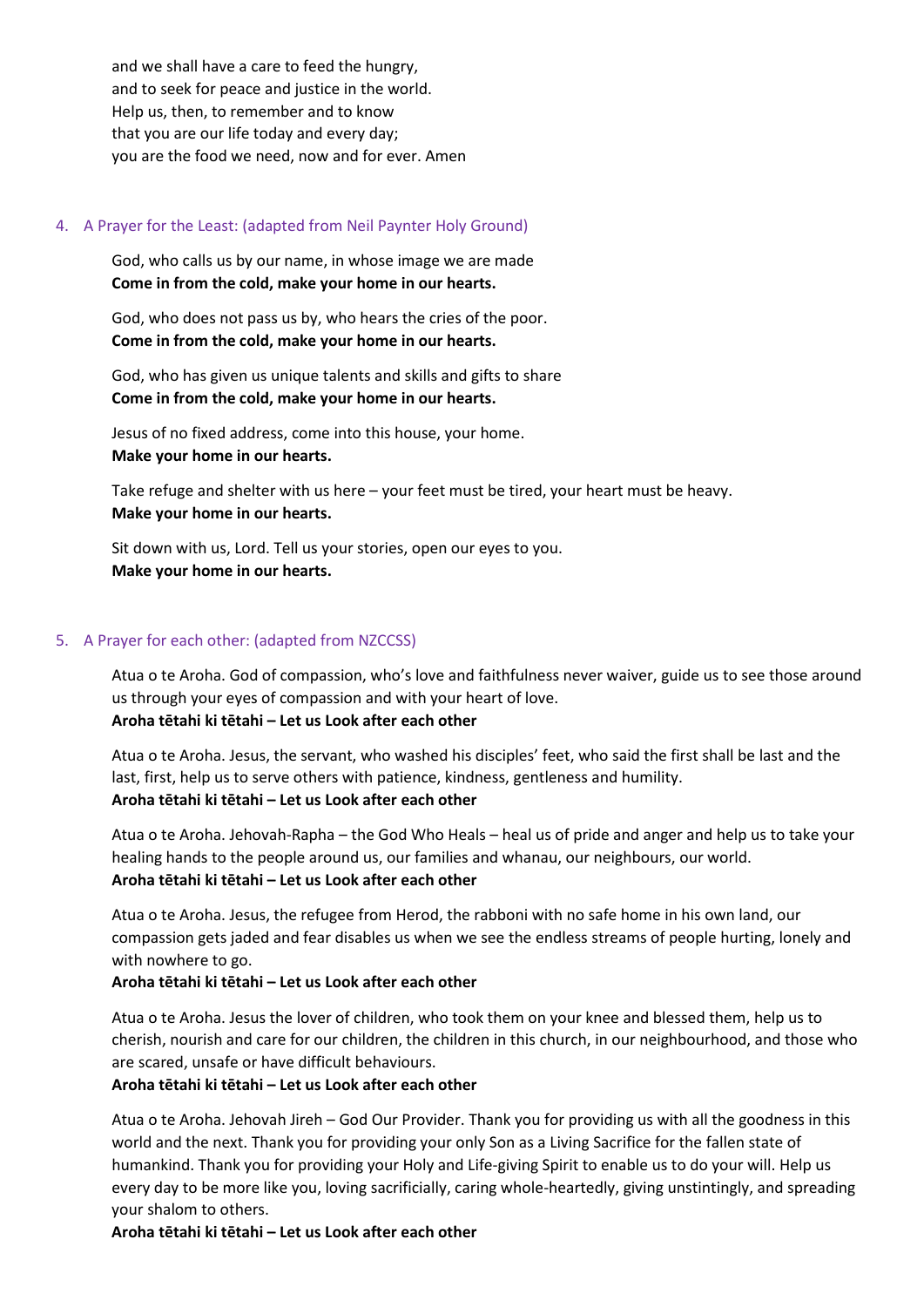#### 6. An alternative Creed of Social Service (from the Anglican Care Network adapted from Mike Riddell (2008)):

Because all people are created in the image of God (Gen 1:26) and have their beginning and end in God, we believe:

**All people have worth and dignity, and are to be treated with respect. We seek to recognise the handiwork of God within each person.**

Because human beings are a mixture of the dust of the earth and the breath of God (Gen 2:7) we believe: **There should be no devaluing of either the physical or spiritual circumstances of human life, but that people in the totality of their existence must be addressed. What God has joined, let no one separate.**

Because God has made us to be in relationship with one another and share responsibility for the welfare of all (Gen 4:9, 19) we believe:

**We cannot turn away from those in suffering or need, but must in compassion recognise our belonging to the one family of God, and hence our responsibility for others.**

Because the human community has united together in separation from and in defiance of God (Gen 11:1-9) we believe:

**The corporate structures of human life are flawed, resulting in alienation, injustice and oppression.**

Because God is loving and just (Deut 32:4), and hears the cry of those who suffer (Ps 12.5), we believe: **God is the protector of the poor and defenceless, and the community of God is witness to this.**

Because God is merciful and compassionate toward a humanity lost and alienated through sin (Psalm 103:8- 14) we believe:

**God has chosen to enter the structures of human existence through Jesus Christ, through him making known the divine love and forgiveness, and through his reconciled in relationship with their Creator. We acknowledge Jesus Christ as Lord and Saviour, and the unique hope of humanity.**

Because Christ has called us to follow in his footsteps (Mk 8:34-36) and bestowed on the community of faith the continuation of his mission (Jn 20:21) we believe:

**We have a responsibility to make concrete the love of God within our own history and surrounding, declaring in word and deed the purposes and character of God.**

Because Jesus has called us to love our neighbours (Mk 22:39) and defined our neighbours as those in need (Lk 10:25-37) we believe:

**Obedience to Christ requires of us the practical and self-sacrificing love of people in need, whatever their belief or condition.**

7. Some Beatitudes reworked: (adapted from Dallas Willard. You may like to use this rewrite and attempt to rewrite your own beatitudes using the world around you and our cultural context as a reference point.)

Blessed are the physically repulsive, Blessed are those who smell bad; the twisted, misshapen, deformed, The too big, too little, too loud; the bald, the fat, and the old— For they are riotously celebrated in the party of Jesus Blessed are the seriously crushed ones: the flunkouts and dropouts and burnouts, The broke and broken; the brain damaged and incurably ill, The barren and the pregnant too many times or at the wrong time, The overemployed, the underemployed and the unemployed, as well as the unemployable, The swindled, the shoved aside, the replaced, The lonely, incompetent, and foolish, The emotionally starved or emotionally dead… Blessed are the spiritual zeros—the spiritually bankrupt, deprived and deficient, The spiritual beggars, those without a wisp of 'religion'—

When the kingdom of the heavens comes upon them.